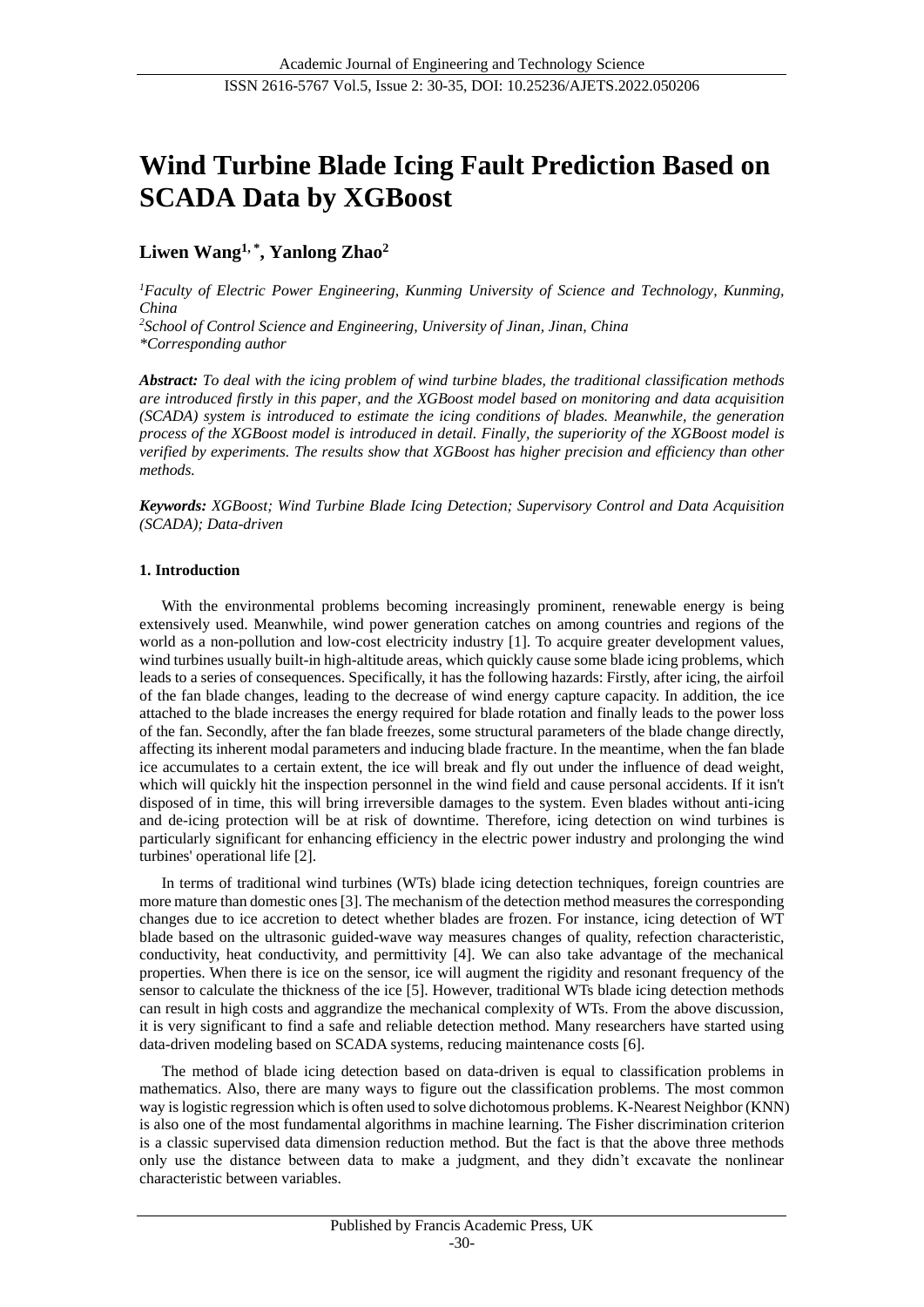To excavate the correlations between variables deeply, many algorithms on machine learning solve the problem. Firstly, decision tree is a sorting technique based on the tree structure. Secondly, support vector machine (SVM) is a classifier with the most significant spacing in the feature space. The hidden Markov model (HMM) is a classification way for processing time-series data. Although the above three approaches dig the relevancy of information correctly, they are single-mode models. Industrial data generally has multi-modal characteristics. Under the influence of working conditions, the relationship between variables is varied. To solve this difficulty, ensemble learning inspires us.

Currently, there are two ways commonly used in ensemble learning. One is random trees based on bagging. The other is XGBoost based on boosting. The ideology of bagging is not complicated. The weak learners need to be independent of each other. However, most methods cannot guarantee the independence of each learner. Also, there is no way to differentiate the weak learner impression. And the output prediction speed is slow. Compared with bagging, the ideology of boosting is more straightforward and practical. In recent years, XGBoost based on boosting caught on. Compared to the traditional boosting algorithm, its unique point is a lot of optimizations are made. For example, the loss function is optimized by using second-order Taylor expansion. They are using regularization to avoid overfitting. In engineering, Zhang et al. adopt the XGBoost algorithm to diagnose the fault in bearing [7]. Its specific process is divided into two parts. The first thing is collecting data using a vibrating sensor as input of the XGBoost model. Then, vibration data are extracted and influenced by equipment complexity and other factors.

The above literature review shows that the XGBoost model based on SCADA system performs quite well and convincingly for condition monitoring and fault diagnosis. The novel and advantages of the proposed method are summarized as follows: (a) deep learning is used to adaptively extract multilevel nonlinear features from SCADA data, which improves the feature extraction process and acquired feature performance, and lays a foundation for improving the diagnostic accuracy of the model. (b) Automatic use of CPU multi-threading parallel computing, while the algorithm's accuracy is also improved. Therefore, compared with traditional machine learning models, the XGBoost icing detection model based on monitoring and SCADA system has better detection accuracy and generalization ability.

#### **2. Concept and Approach**

Before introducing XGBoost, we should understand the concept of the decision tree. The decision tree is a standard machine learning method whose purpose is to classify new examples using models learned from a given training data set. As the name suggests, it makes classification decisions based on the tree structure. The final conclusion of the decision process corresponds to the decision result we predict. Each question posed in the decision process is a test of some properties.

Generally, a decision tree consists of a root node, several internal nodes, and several leaf nodes. The leaf node corresponds to the decision result. Each of the other nodes corresponds to a property test, and each node contains a sample set divided into child nodes according to the test attributes. The root node has the complete set of samples. The path from the root to each leaf corresponds to a sequence of decision trees. Classification and Regression Tree (CART) [8] is a kind of decision tree. The tree is a binary tree, meaning that each split produces two leaves.

XGBoost is an improved algorithm to integrate boosting based on Gradient Boosting Decision (GBDT) [9]. Its core idea is to use CART as the weak learner, each iteration based on the existing tree, adding a tree to fit the residuals.

First, determining the predicted value of the initial tree:

$$
y_i^{(0)} = f_0(x_i) = 0
$$
 (1)

Then the prediction function of the t-th tree is:

$$
\hat{y}_i^{(t)} = \sum_{k=1}^t f_k(x_i) \quad (2)
$$

Where  $x_i$  denotes the  $i_{th}$  sample, t denotes the number of CART in the model,  $f_k(x_i)$  denotes the predicted value of the  $i_{th}$  sample in the  $t_{th}$  tree.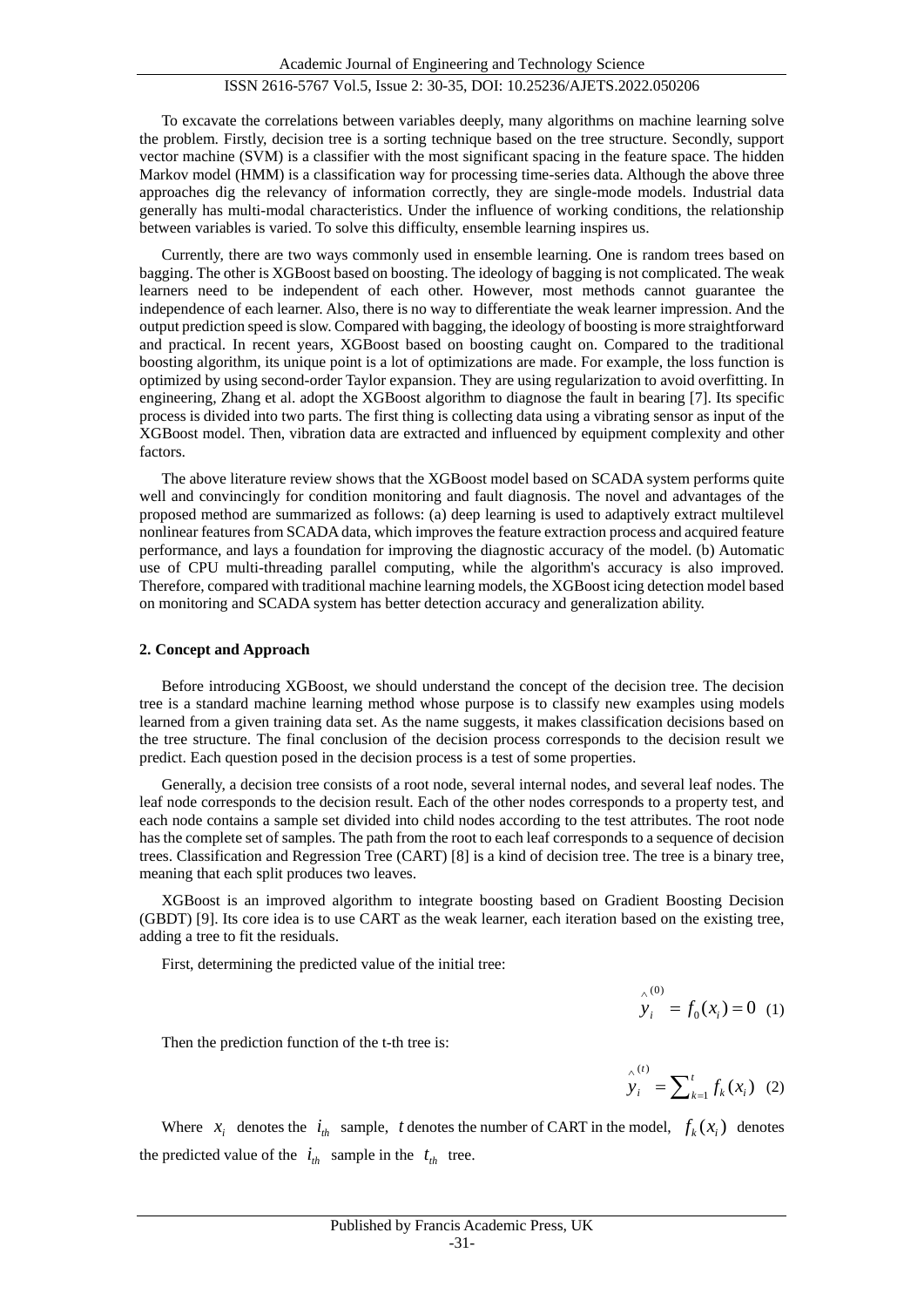The objective function of the XGBoost:

$$
obj^{(t)} = \sum_{i=1}^{n} l(y_i, y_i^{(t)}) + \sum_{i=1}^{t} \Omega(f_i)
$$
  

$$
\Omega(f) = \gamma T + \frac{1}{2} \lambda ||\omega||^2
$$
 (3)

We can conclude that XGBoost adds a regular item based on the error function. Its purpose is to prevent overfitting, reduce the complexity of the trees and improve generalization ability, where T represents the number of leaves in a tree, and  $\omega$  denotes the score of the leaf nodes.  $\gamma$  and  $\lambda$  are the

penalty coefficients.  $y_i$  is the label value of the  $i_{th}$  sample.  $y_i$  represents the predicted value went through  $t$  iterations.

The objective function can be simplified by the second-order Taylor expansion:

$$
obj^{(t)} = \sum_{j=1}^{T} \Biggl[ \Biggl( \sum_{i \in I_j} g_i \Biggr) \omega_j + \frac{1}{2} \Biggl( \sum_{i \in I_j} h_i + \beta \Biggr) \omega_j^2 \Biggr] + \gamma T \quad (4)
$$

 $\wedge^{(t)}$ 

We can define:

$$
G_j = \sum_{i \in I_j} g_i, H_j = \sum_{i \in I_j} h_i \quad (5)
$$

To minimize this objective function, we can set its derivative to zero and the optimal fraction of each leaf node is obtained:

$$
\omega_j^* = -\frac{G_j}{H_j + \beta} \quad (6)
$$

Plugging in the objective function, the minimum loss is expressed as:

$$
obj^{(t)} = -\frac{1}{2} \sum_{j=1}^{T} \frac{G_j^2}{H_j^2 + \beta} + \gamma T \quad (7)
$$

Fig. 1 can clearly show the running process of the XGBoost.



#### *Figure 1: XGBoost running process*

The greedy algorithm of enumerating all tree structures can be used to solve the problem of how to split a leaf node. In the meanwhile, set the tree depth and the tree stops growing when the gain is below a set threshold [10].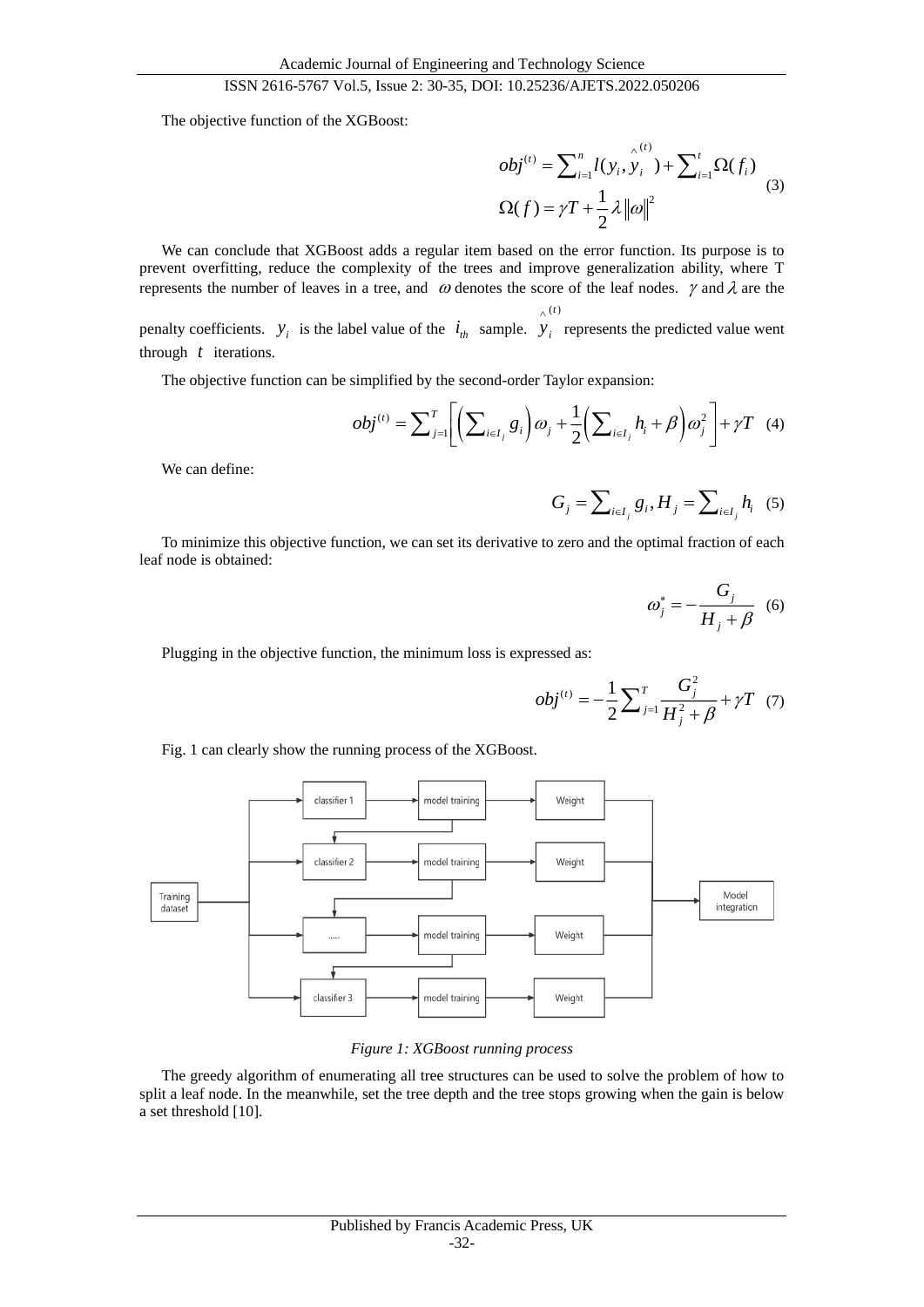#### **3. Experiment and Discussion**

SCADA systems are currently used in large wind turbines. SCADA system is controlled by the older generation algorithm, which is the integrated use of the signal acquisition, on-line monitoring and signals analysis function of the system, which can make the data acquisition, parameter regulation of wind turbines, equipment control, and fault alarm, etc., is generally used in wind turbine condition monitoring and fault diagnosis, can provide the reliable operation of the wind farm with powerful technology platform support. This paper mainly uses the SCADA system collecting and recording the data information to detect whether the fan blades freeze.

The positive and negative samples were mixed and randomly shuffled. Among them, 200 pieces of data are used as training sets. There are 26 variables. The variables are detailed in Table 1.

*Table 1: Variables name*

| Variables           |                 |                 |                 |  |  |  |
|---------------------|-----------------|-----------------|-----------------|--|--|--|
| Wind_speed          | generator_speed | power           | wind_direction  |  |  |  |
| wind_direction_mean | yaw_position    | yaw_speed       | pitch1_angle    |  |  |  |
| pitch2_angle        | pitch3_angle    | pitch1_speed    | pitch2_speed    |  |  |  |
| pitch3_speed        | pitch1_moto_tmp | pitch2_moto_tmp | pitch3_moto_tmp |  |  |  |
| acc x               | acc y           | environment_tmp | int_tmp         |  |  |  |
| pitch1_ng5_tmp      | pitch2_ng5_tmp  | pitch3_ng5_tmp  | pitch1_ng5_DC   |  |  |  |
| pitch2_ng5_DC       | pitch3_ng5_DC   |                 |                 |  |  |  |

The model heap established above was used to analyze the 1879 test data to determine whether ice was formed. We use XGBoost(XGB), K-Nearest Neighbors(KNN), decision tree classifier(DTC), Logistic Regression(LR), Naive Bayes(NB), Support Vector Classification(SVC) for comparison. We use error rate, accuracy rate, recall rate, and F1-score to represent the effect of the model to evaluate the quality of the model. The effects of different methods are detailed in Table2. The error rate represents the proportion of the samples with the wrong classification to the total samples, which is an indicator for evaluating classification models. To evaluate the model from the whole perspective, the evaluation criteria are based on the whole sample set. As the name implies, the lower the error rate, the better the model. The accuracy rate shows how many of the positive samples are genuinely positive. That is, the evaluation criteria are based on the predicted results. And the model with higher accuracy is more suitable for predicting blade icing. Recall rate represents how many favorable forces in the sample are correctly predicted. Recall rate refers to the original sample. Generally speaking, the higher the recall rate, the lower the accuracy. F1-score refers to the harmonic average of recall rate and precision rate. When F1 score is high, this model is ideal. Also, we draw the ROC curve of the predicted results and calculate the AUC value. The larger the integral of the ROC curve is. That means the more extensive the value of AUC is, the better the classifier can distinguish positive and negative samples.

| Model      | <b>Error</b> rate | <b>Precision rate</b> | <b>Recall rate</b> | <b>F1-score</b> |
|------------|-------------------|-----------------------|--------------------|-----------------|
| XGB        | 0.002             | 0.997                 | ${\bf 1.0}$        | 0.998           |
| <b>SVC</b> | 0.014             | 0.977                 | 0.996              | 0.986           |
| LR         | 0.033             | 0.939                 | 0.998              | 0.967           |
| <b>NB</b>  | 0.138             | 0.782                 | 1.0                | 0.878           |
| <b>KNN</b> | 0.035             | 0.936                 | 0.997              | 0.965           |
| <b>DTC</b> | 0.012             | 0.976                 | l.O                | 0.988           |

*Table 2: Results of different models*

From Table 2 and Figure 1, it can be concluded that the error rates of linear classifiers such as KNN, LR, and NB are as high as 0.035, 0.033, and 0.138, which incorrectly distinguish the operating state of wind turbines, while the error rates of nonlinear classifiers, DTC and SVC are 0.012 and 0.014. Compared to linear classifiers, the error rate is reduced, but the effect is still not ideal due to the limitations of single-mode processing. The error rate of XGBoost reaches 0.002, and its classification effect is better than other models.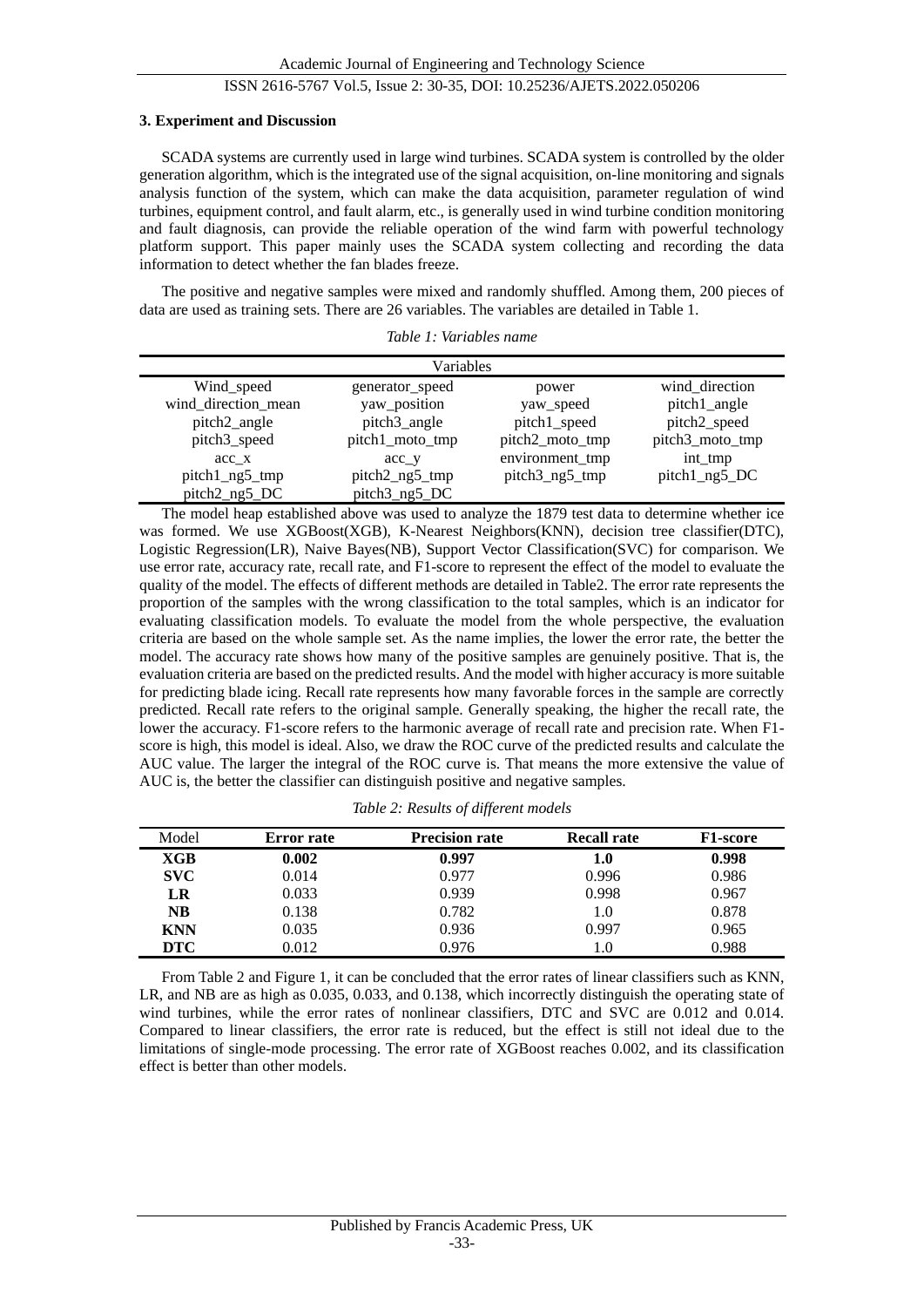









Receiver operating characteristic example



*Figure 4: ROC curve and AUC value*